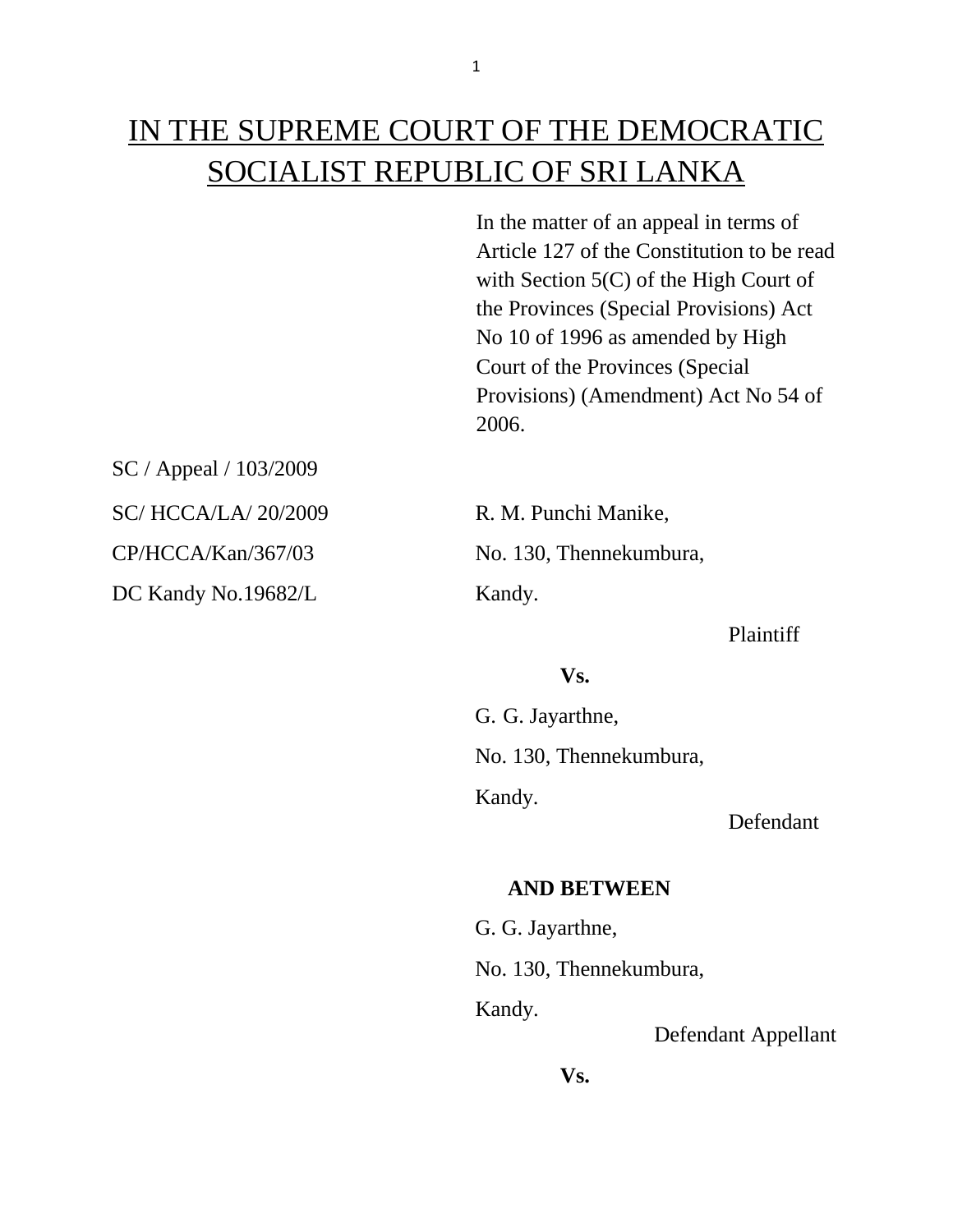- R. M. Punchi Manike (deceased)
- 1. G. G. Kiribanda, Pandiwatta, Sirimalwatta, Gunnepana.
- 2. G. G. Muthubanda, No. 213/7, Thalwatta, Kandy.
- 3. G. G. Senevirathna Banda,

N0. 46/21, Thennekumbura, Kandy.

4. G. G. Tikiri Banda,

No. 96/112, Rajapihilla Mawatha, Kandy.

- 5. G. G. Nawarathna Banda, No. 37/26A, Pitiyegedara, Medawatta, Wattegama.
- 6. G. G. Thilakarathna Banda, No. 213/7, Pattiyakelewatta, Thalwatta, Kandy.
- 7. G. G. Anula Kumarihamy, No. 130/1, Thennekumbura, Kandy.
- 8. G. G. Seetha Kumarihamy. N0. 213, Thalwatta, Kandy.
- 9. G. G. Wijerathna Banda,
	- No. 130/1, Thennekumbura, Kandy.

Substituted Plaintiff Respondents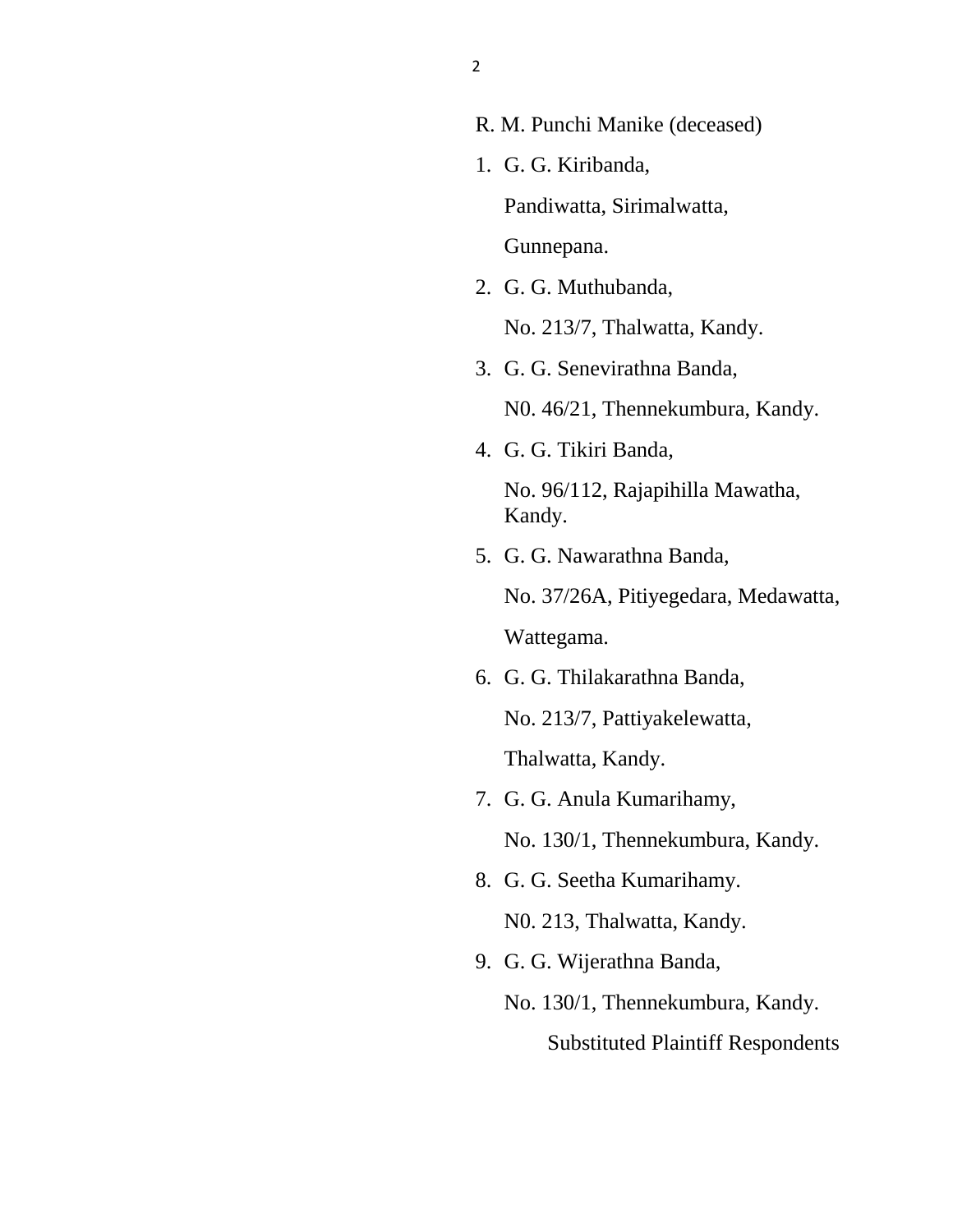#### **AND NOW BETWEEN**

G. G. Jayarthne,

No. 130, Thennekumbura,

 Kandy. Defendant Appellant Petitioner

### **Vs.**

R. M. Punchi Manike (deceased)

- 1. G. G. Kiribanda, Pandiwatta, Sirimalwatta, Gunnepana.
- 2. G. G. Muthubanda, No. 213/7, Thalwatta, Kandy.
- 3. G. G. Senevirathna Banda, N0. 46/21, Thennekumbura, Kandy.
- 4. G. G. Tikiri Banda,

No. 96/112, Rajapihilla Mawatha, Kandy.

- 5. G. G. Nawarathna Banda, No. 37/26A, Pitiyegedara, Medawatta, Wattegama.
- 6. G. G. Thilakarathna Banda, No. 213/7, Pattiyakelewatta, Thalwatta, Kandy.
- 7. G. G. Anula Kumarihamy,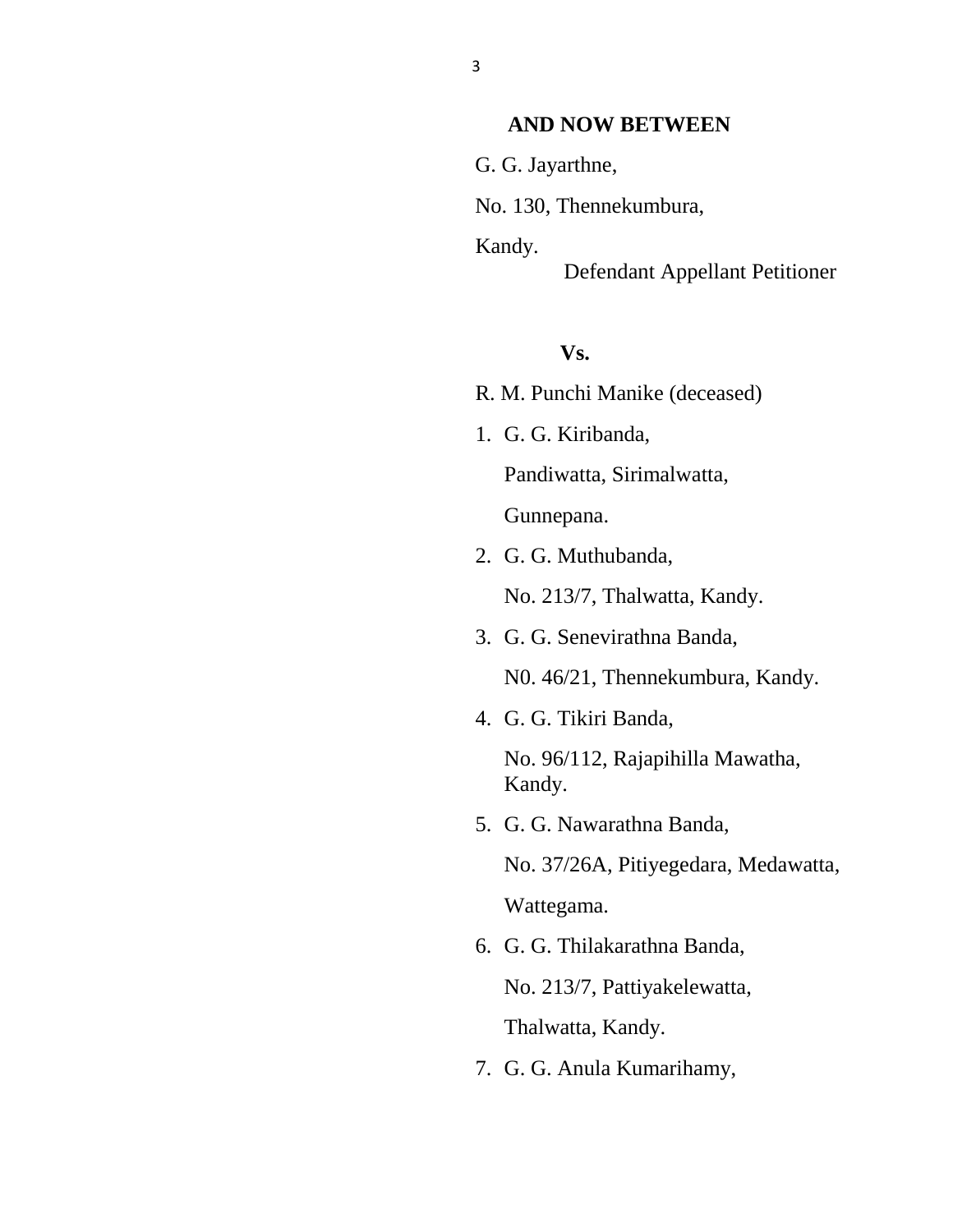|                               | No. 130/1, Thennekumbura, Kandy.                                                               |
|-------------------------------|------------------------------------------------------------------------------------------------|
|                               | 8. G. G. Seetha Kumarihamy.                                                                    |
|                               | NO. 213, Thalwatta, Kandy.                                                                     |
|                               | 9. G. G. Wijerathna Banda,                                                                     |
|                               | No. 130/1, Thennekumbura, Kandy.                                                               |
|                               | <b>Substituted Plaintiff Respondent</b><br>-Respondents                                        |
|                               |                                                                                                |
| <b>BEFORE</b>                 | PRIYASATH DEP, PC, J. (as he was then)                                                         |
|                               | UPALY ABEYRATHNE, J.                                                                           |
|                               | K. T. CHITRASIRI, J.                                                                           |
|                               |                                                                                                |
| COUNSEL                       | Harsha Soza PC with Athula Perera for the<br>Defendant Appellant-Appellant                     |
|                               | Dr. Sunil Cooray for the $1st$ to $7th$ Substituted<br><b>Plaintiff Respondent Respondents</b> |
| <b>WRITTEN SUBMISSION ON:</b> | 23.11.2009 (Defendant Appellant Appellant)                                                     |
|                               | 08.12.2009 ( $1st$ to $7th$ Substituted Plaintiff<br><b>Respondent Respondents)</b>            |
|                               |                                                                                                |
| <b>ARGUED ON</b>              | 18.01.2016                                                                                     |
| <b>DECIDED ON</b>             | 29.06.2017                                                                                     |

## UPALY ABEYRATHNE, J.

This is an appeal from a judgment of the High Court of Civil Appeal of the Central Province holden at Kandy dated 19.12.2008. By the said judgment

4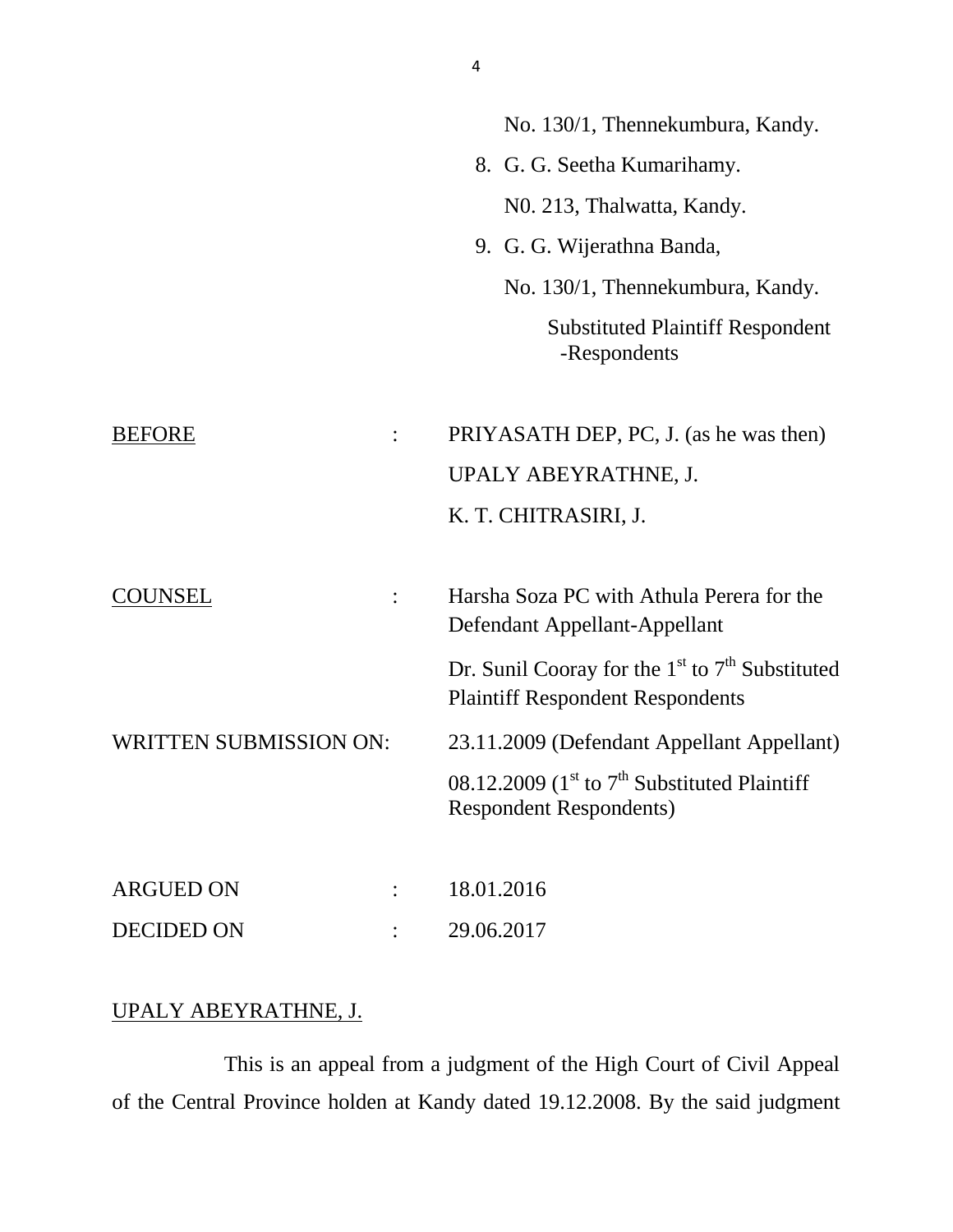the Civil Appellate High Court has dismissed the appeal of the Defendant Appellant-Appellant (hereinafter referred to as the Appellant) subject to the variations of the judgment of the learned District Judge of Kandy dated 24.06.2003 which was delivered in favour of the plaintiff. The High Court has held the view that the relief prayed for in prayer 2 to the plaint should be restricted to rooms bearing Nos. 130C, 130D and 130E, other than the rooms bearing Nos. 130A and 130B of the building in question.

Leave to Appeal has been granted on the following questions of law set out in paragraph 20 (a) and (b) of the petition of appeal dated  $29<sup>th</sup>$  January 2009;

- 20(a) Is the Defendant Petitioner in possession of boutiques 130C, 130D and 130E?
	- (b) Did the original Plaintiff terminate the said leave and license granted to the Defendant Petitioner in respect of the boutiques 130C, 130D and 130E?

The Plaintiff instituted the instant action against the Appellant in the District Court of Kandy seeking a declaration to the land described in the schedule to the plaint. The Appellant took up the position that he constructed the said building in question with his money and he was in possession of five rooms bearing Nos. 130A, 130B, 130C, 130D, and 130E. He further averred that the plaintiff has failed to terminate the alleged leave and license given to him.

The Appellant has not disputed the title of the plaintiff to the land in suit. It is apparent from the facts of the case that the plaintiff and the appellant are mother and son. The Appellant went on to say that he spent over Rs. 2.2 Million for the construction of the said building and out of the said five rooms two were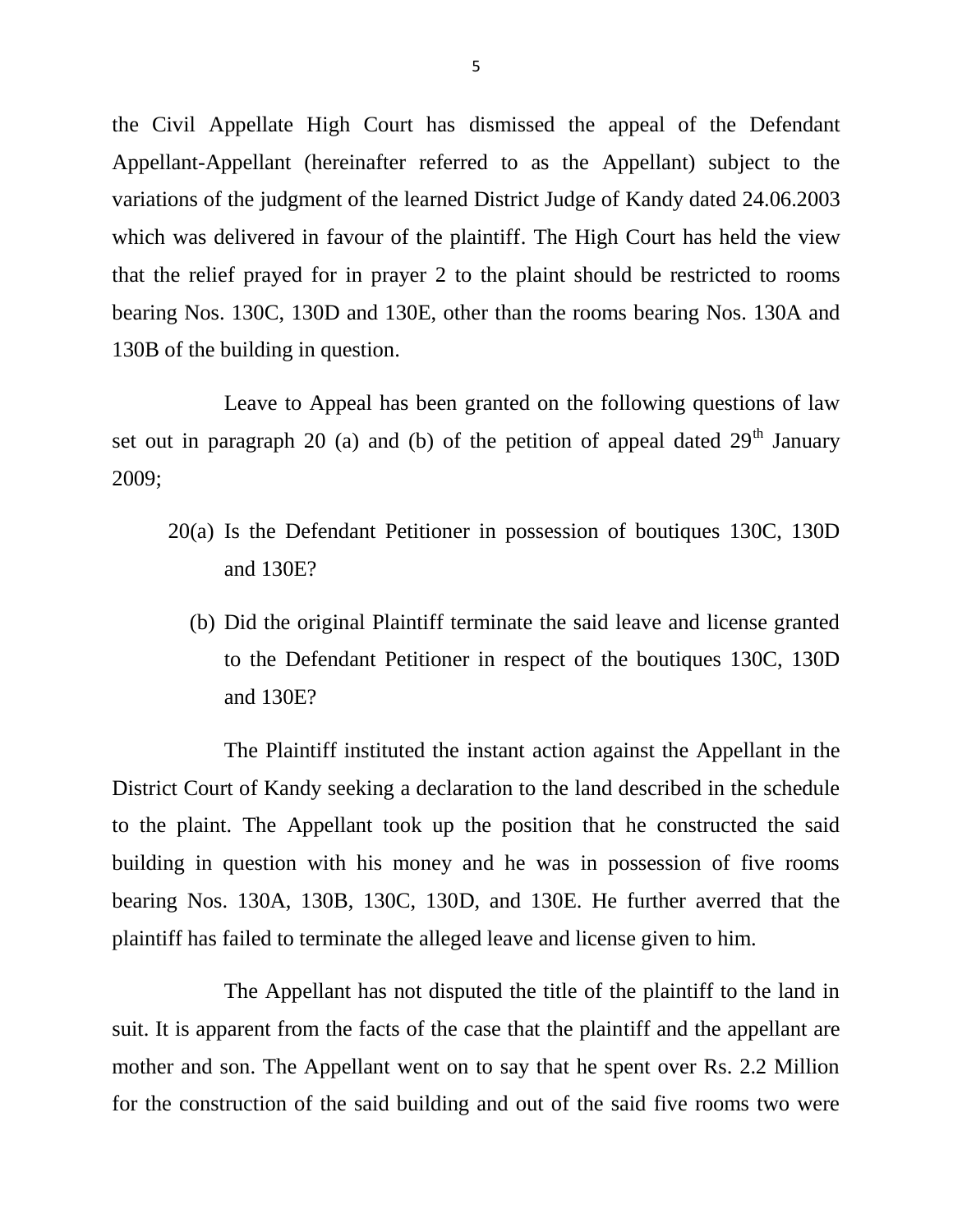boutiques and three were store rooms. He has further stated that he spent on the administration of the said building, paid the rates and taxes, electricity bills and water bills.

The Appellant has given evidence. With regard to the claim of the Appellant the burden is on him to prove that he was in lawful possession as the plaintiff's title to the land in suit has not been disputed by the Appellant. In this regard, the Appellant has stated that shortly prior to the filing of present action in June, 1999, whilst the Appellant had gone to the Munneswaram temple, the plaintiff and two of her daughters who have instigated the plaintiff to file this action have on or about 17.02.1999 trespassed in to the rooms bearing Nos. 130A, 130B, 130C, 130D and 130E of the downstairs portion of the said premises in suit which were wholly occupied and possessed by the Appellant. The Appellant further averred that the Primary Court of Kandy in case No 46488 had made order that the Appellant be restored to possession.

The Appellant has set out a question of law with regard to the termination of leave and license, at the trial. But the Appellant has failed to raise an issue on the matter of termination of leave and license. He has raised issues No 06 to 15 on the basis that he constructed the building in issue and he was in occupation of the said three rooms in downstairs.

The learned counsel for the plaintiff contended that the case has been heard and concluded on the issues raised by the parties and therefore the Appellant, for the first time in appeal, cannot raised the matter of terminating the leave and license given to the Appellant by the plaintiff since it was a matter arising out of the facts of the case.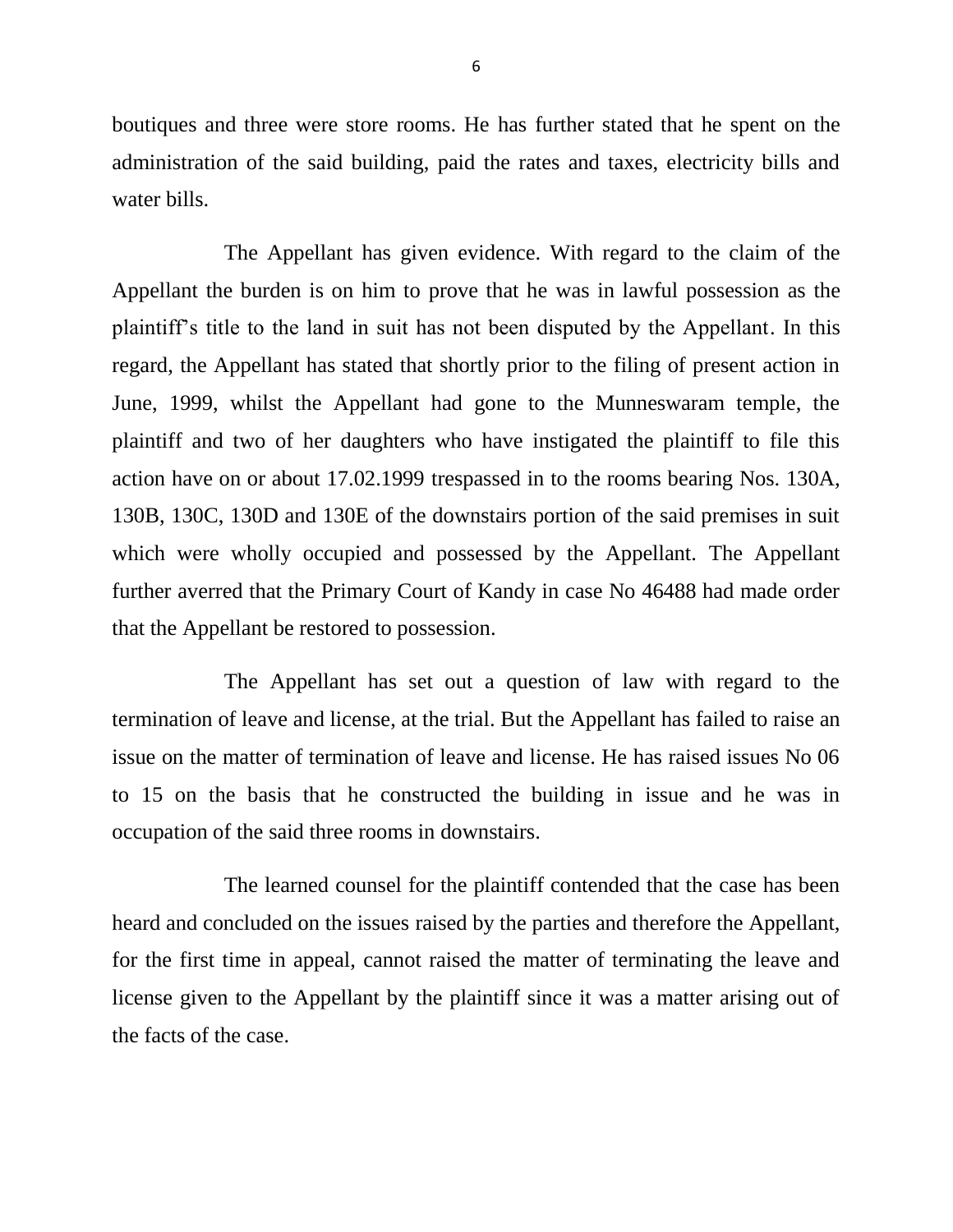It is well settled law that once issues are framed and a trial is held and concluded on those issues, the court should decide the case on the issues already framed and thereby the pleadings recede to background.

In the case of Setha vs. Weerakoon 49 NLR 225 Howard C.J. stated that "A new point which was not raised in the issues or in the course of the trial cannot be raised for the first time in appeal, unless such point might have been raised at the trial under one of the issues framed, and the Court of Appeal has before it all the requisite material for deciding the point, or the question is one of law and nothing more."

In the case of Candappa nee Bastian Vs. Ponambalampillai (1993) 1 SLR 184 Supreme Court held that "A party cannot be permitted to present in appeal a case different from that presented in the trial court where matters of fact are involved which were not in issue at the trial such case not being one which raises a pure question of law."

The Appellant is burdened to prove his possession as regard the possession of the said rooms bearing Nos. 130A, 130B, 130C, 130D and 130E as the title of the plaintiff to the premises in question is not in dispute. The Appellant has given evidence at the trial to prove his possession. But there had been no any other witness called to testify the possession of the premises in question of the Appellant. An official witness has been called merely to produce the case record of the Primary Court. The Appellant has closed his case leading in evidence the documents marked V 1 to V 15. Said documents do not in any way establish the possession of the Appellant. The Appellant has not adduced any evidence in order to support his evidence. The documents produced by the plaintiff marked P 1 to P 59 clearly establish that she was in occupation of the premises in suit paying rates